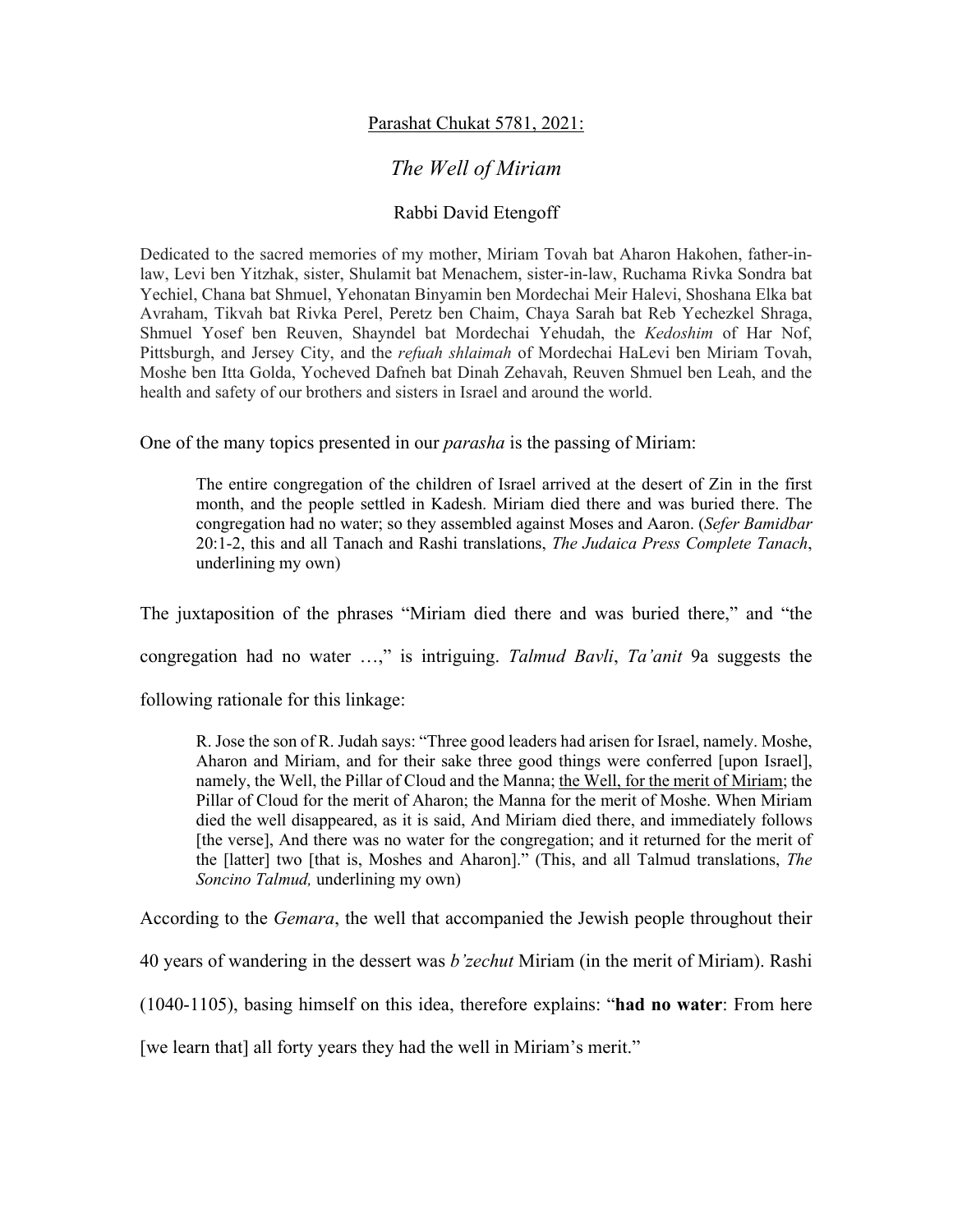Two other major sources, however, unequivocally state that the well was not *b'zechut Miriam* but rather, *b'zechut Avraham*. The first dissenting view, also from *Talmud Bavli*, discusses three of Avraham's actions that he performed for the wayfarers (that is, the angels) in the beginning of Parashat Vayera:

… the School of Ishmael taught likewise: As a reward for three things [done by Avraham] they [his descendants] obtained three things. Thus: As a reward for, "[and he took] butter and milk," they received the manna; as a reward for, "And he stood by them, they received the pillar of cloud;" as a reward for, "let a little water, I pray you, be fetched," they were granted Miriam's well. (*Talmud Bavli*, *Baba Metzia* 86b)

The contradiction between this passage and *Talmud Bavli Ta'a'nit* 9a, was addressed by

the Maharsha (Rabbeinu Shmuel Eliezer Ben-Yehudah Halevi Edels,1555-1631) in his

interpretation of our passage:

One needs to be exact in their analysis: In the first chapter of *Ta'a'nit* our Sages said that the manna was in the merit of Moshe, the Well was in the merit of Miriam, and the Pillar of Cloud was in the merit of Aharon. From that source we have a fundamental contradiction: "Why was the Well called the Well of Miriam?" [if it was in Avraham's merit?] One can answer this in the following manner: Based upon the merit of Avraham the Jewish people would have deserved all of these gifts for but a short period of time. Once, however, [Hashem added] the merits of Moshe, Aharon, and Miriam [to these wonders and miracles,] the manna, the Pillar of Cloud, and the Well lasted for a very long time, namely, the 40 years [the Jewish people wandered in the desert]. Therefore, when Aharon passed away the Pillar of Cloud ceased, when Miriam died the Well departed, and when Moshe expired the manna was no more. (Translation and brackets my own)

According to the Maharsha, even though the well came into existence because of

Avraham's numerous acts of kindness toward the angels, it is forever known as the Well

of Miriam, since it was on account of her merit that it remained with our people during

their desert wanderings.

The second source in opposition to *Talmud Bavli Ta'a'nit* 9a is that of *Midrash Bereishit* 

*Rabbah '*48:10. Once again, the Well is viewed as having been created in Avraham's merit:

"Please take now a small amount of water": Rabbi Elazar said in the name of Rabbi Simai: "The Holy One blessed be He said to Avraham: 'You have said: "Please take now a small amount of water,'" I hereby swear to you that I will repay your children in the desert, in their habitation, and in the Messianic future [for your act of kindness]. Thus, the Torah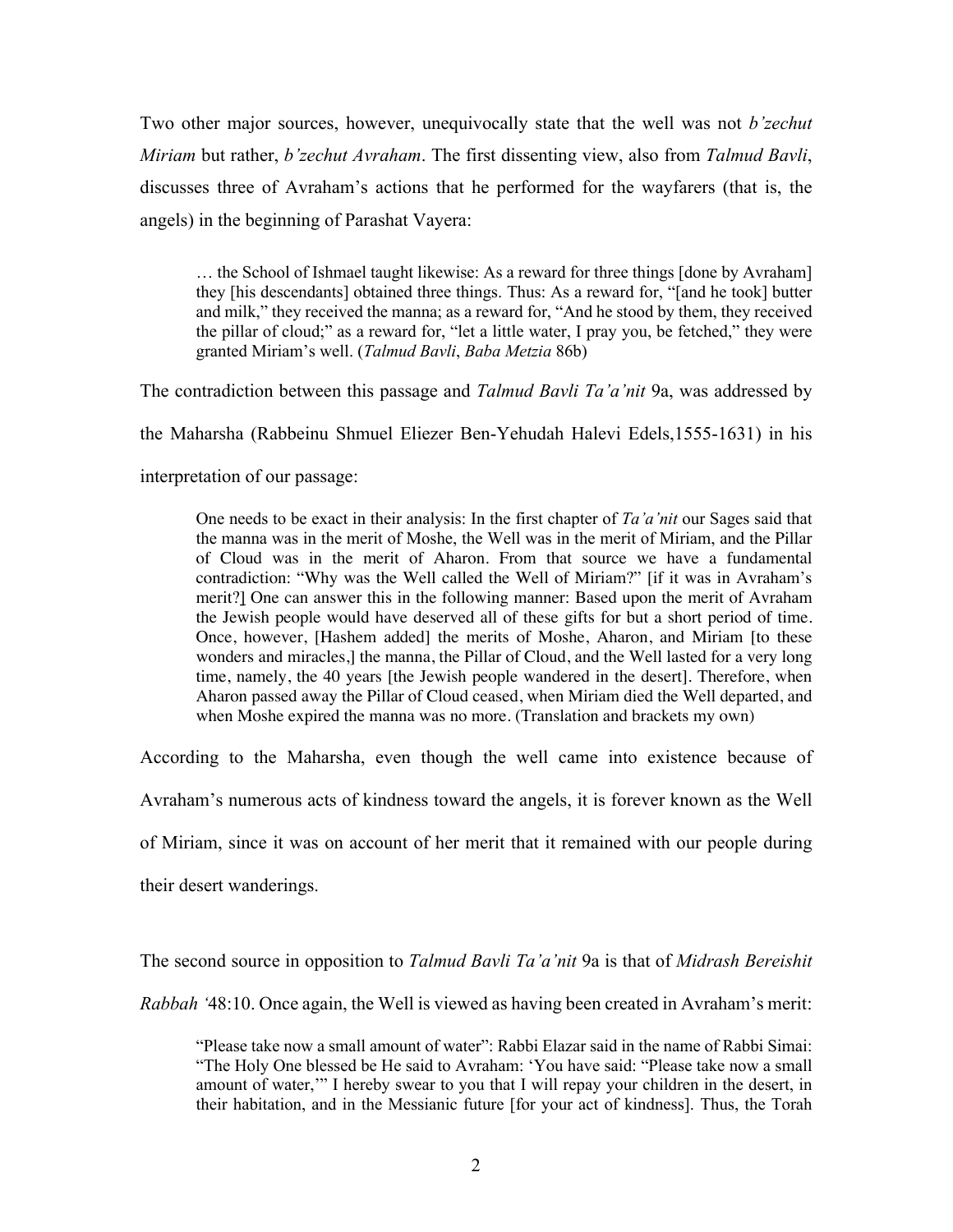states [in reference to the Well]: "Then Israel sang this song: Ascend, O' well sing to it!" This was the case in the desert… (Translation and brackets my own)

The difference that obtains between this Midrashic source and our Talmudic passage in *Talmud Bavli Ta'a'nit* 9a is directly addressed by the Shem Mishmuel (Rabbi Shmuel Bornsztain (1855–1926). He notes that the link between the well and *Avraham Avinu* was explicitly noted by *Dovid HaMelech*: "He opened a rock and water flowed; in the desert ran rivers. For He remembered His holy word with Avraham His servant." (S*efer Tehillim*  105:41-42) Why, then, is the well linked to the merits of Miriam, rather than Avraham? The Shem Mishmuel suggests the following:

…the physical aspect and hardness of the rock [that traveled with our people in the desert] becoming softened and transformed into sponge-like matter, and like a pool of water, was a result of Avraham's merit when he declared to the wayfarers to "Please take now a small amount of water and wash your feet" in order to purify them from the filth of idol worship ... The rock, however, becoming a source that acted as a spring replete with flowing waters — this was *b'zechut* Miriam, since in her very nature she longed to connect to her Father in Heaven, from the earth to the celestial heights, just as a spring flows [from the depths of the earth to the surface] ... (Translation and brackets my own)

According to the Shem Mishmuel, Miriam emerges as a spiritual giant with an indomitable will, wholly dedicated to serving the Master of the Universe. Hence, while Avraham's *zechut* was the source of the rock's physical transformation, Miriam's *zechut* was responsible for its continuous flow of water throughout the 40 years of our people's desert journey. It is, therefore, known until today as the Well of Miriam.

My rebbi and mentor, Rabbi Joseph B. Soloveitchik (1903-1993, known as "the Rav" by his students and followers) further expands upon the greatness of Miriam:

Miriam is responsible for the emergence of Moses as a leader and redeemer of his people. If not for her, he would never have been imbued with great passionate love for his poor brethren. She suggested to the princess that a Hebrew wet-nurse be employed for the infant, preventing Moses from disappearing in anonymity and ignorance. (*Family Redeemed*: Essays on Family Relationships, page 118)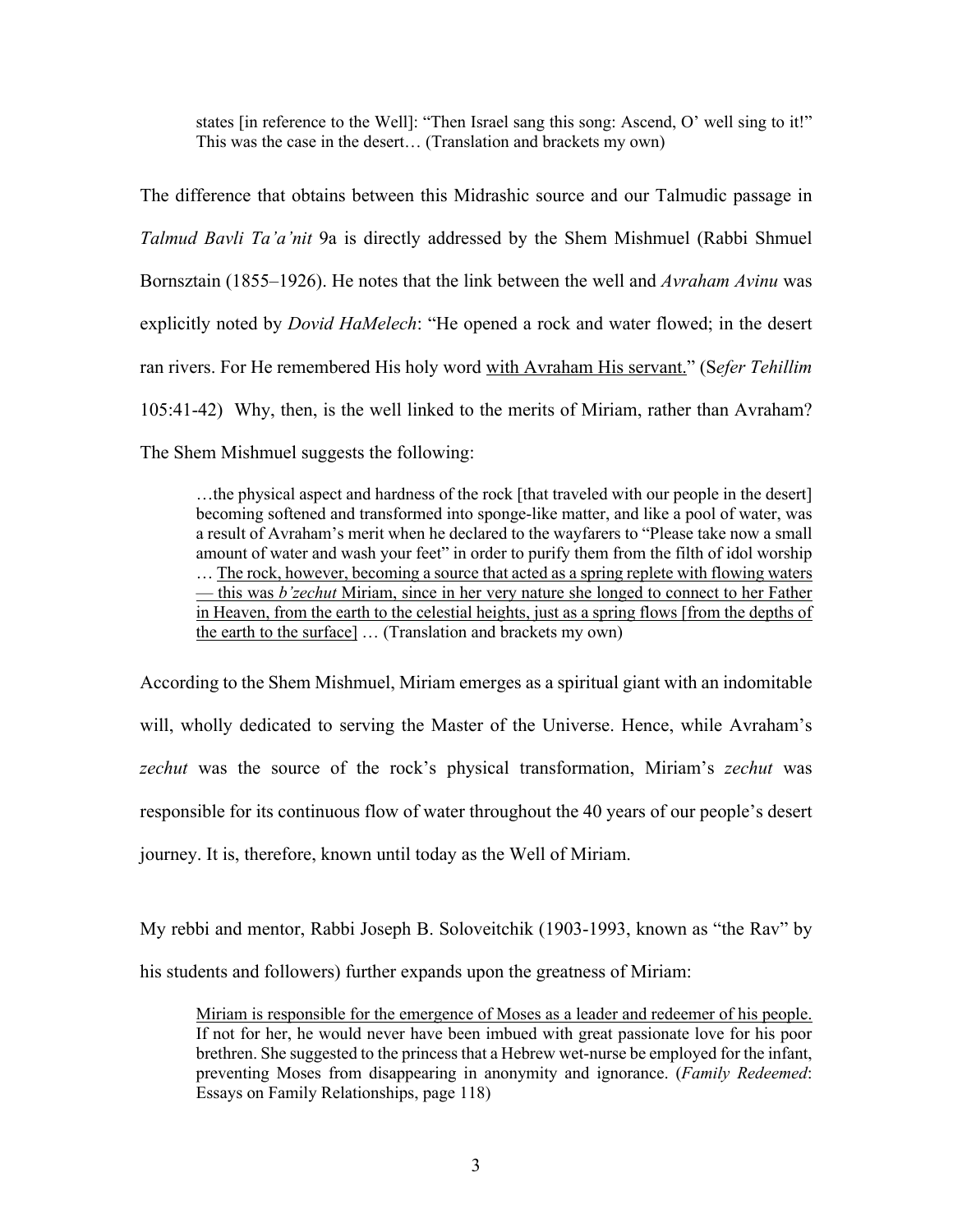For the Rav, Miriam was ultimately responsible for Moshe becoming *Moshe Rabbeinu* and the leader and redeemer of our people. As such, the Exodus did begin with Moshe, but rather, was a process that began before him: "The consummation, the full realization [of *Yetziat Mitzrayim*] happened through Moshe, but the Jewish consciousness, the Jewish *emunah*, the faith in the promise of *Hakadosh Baruch Hu* [regarding the redemption], was not just incidental." (Unpublished public lecture on Parashat Shemot; December 30, 1980, this, and the following transcription my own) It was Miriam who safeguarded the *emunah* of our people in her role as their leader prior to Moshe's return from Midian. As the Rav states:

If not for her, perhaps, *Yetziat Mitzrayim* would not have taken place… So basically, after the people left *Mitzrayim*, the leader of the people was Moshe. Before they left from *Mitzrayim*, when Moshe was yet in Midian, during his long sojourn in Midian, the leader of the people was *Miriam HaNaviah* [Miriam the Prophetess].

May Miriam's Torah leadership and bravery serve as beacons of truth to help bring the *geulah shlaimah* (the Final Redemption) soon and in our days. Then, as in the time of Miriam, the stirring words of Yeshayahu will be fulfilled: "And you shall draw water with joy from the fountains of the salvation." (12:3) *V'chane yihi ratzon*.

Shabbat Shalom and may Hashem in His infinite mercy remove the pandemic from *klal Yisrael* and all the nations of the world.

Past *drashot* may be found at my blog-website: http://reparashathashavuah.org

They may also be found on http://www.yutorah.org using the search criteria Etengoff and the *parasha*'s name.